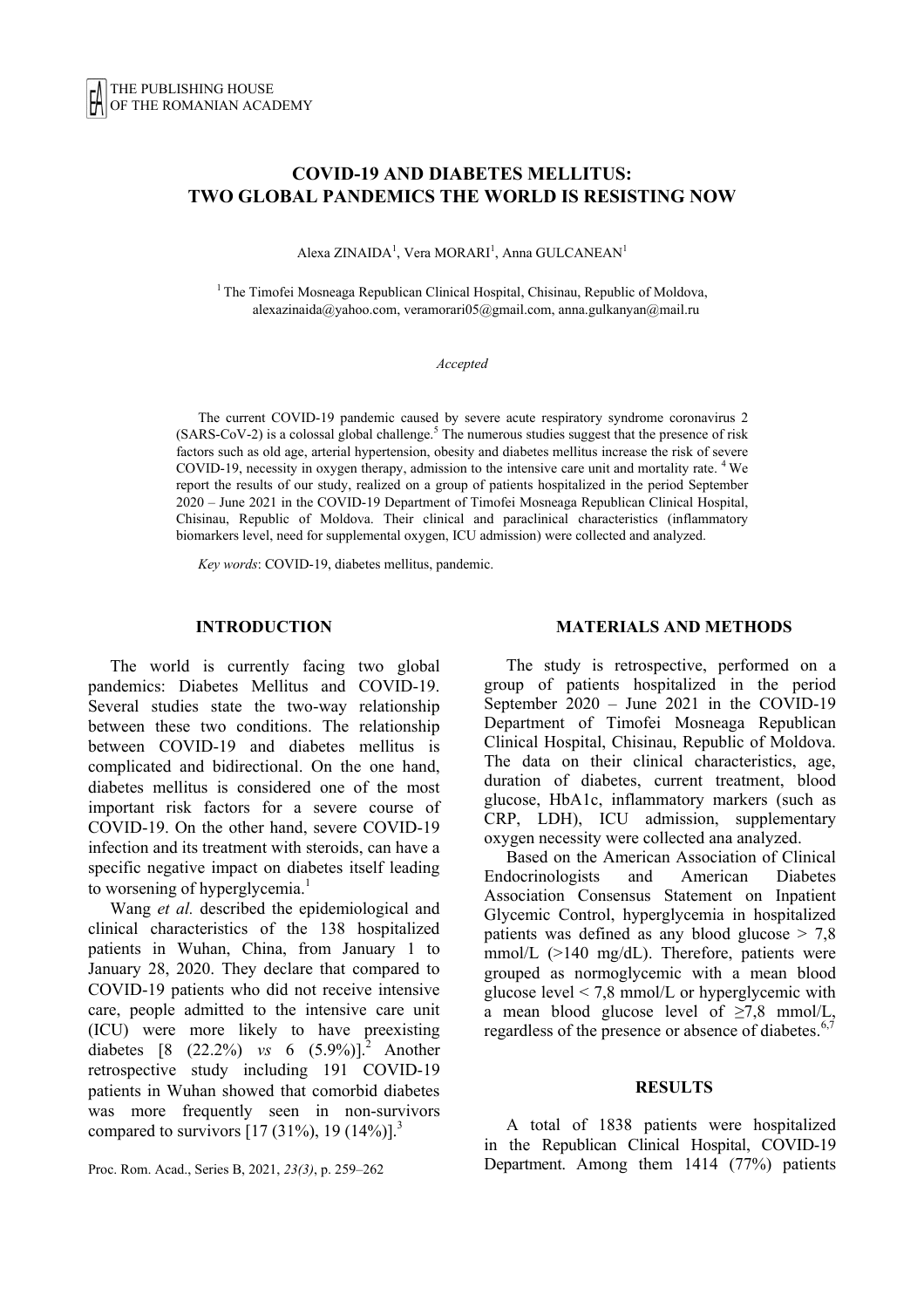were normoglycemic and 421 (33%) of patients had carbohydrates metabolism disorder: 7 (3%) patients had type 1 diabetes, 410 (96%) patients had type 2 diabetes and there were only 4 (1%) patients with prediabetes.

## 1. COMORBIDITY STRUCTURE IN PATIENTS WITH COVID-19

Our study identified obesity to be the most common comorbidity in COVID-19 patients 60,9%, followed by arterial hypertension 59,34% and diabetes with a prevalence of 22,94%. Other reported comorbidities were hepato-pancreatobiliary diseases which were found in 11,06% of patients, lung chronic diseases with a prevalence of 5,66%, followed by kidney disease 4,2% and GI disease 1,85%.



Figure 1. Comorbidities in COVID-19 patients.

# 2. DISTRIBUTION OF PATIENTS ACCORDING TO THE SEVERITY OF COVID-19

Among the patients with type 2 diabetes, 75,4% were admitted to the hospital with the severe form of disease, 21,7% with moderate evolution of the COVID-19 and only 2,9% were identified with the mild form of disease. The rate of the mild form of the disease in patients without diabetes was 6,2%,

28,4% – moderate form and 65,4% of hospitalized patients were with the severe form.



Figure 2. The severity of the disease in patients with COVID-19 according to the presence of diabetes.

## 3. INFLAMMATORY MARKERS LEVEL

The analysis of inflammatory marker levels among the groups stratified by presence and absence of T2D and hyperglycemic status are demonstrated in Figure 3 and 4. Serum CRP and LDH level were higher in patients with hyperglycemia among both group of patients (with and without diabetes).



Figure 3. Analysis of CRP level depending on glycemic status in patients with *vs* without DM.

#### 4. THE NEED FOR SUPPLEMENTAL OXYGEN

Among all the patients (421) with diabetes, 86% (n=363 patients) needed oxygen therapy during hospitalization and 14% (n=58 patients) of patients did not present supplemental oxygen necessity.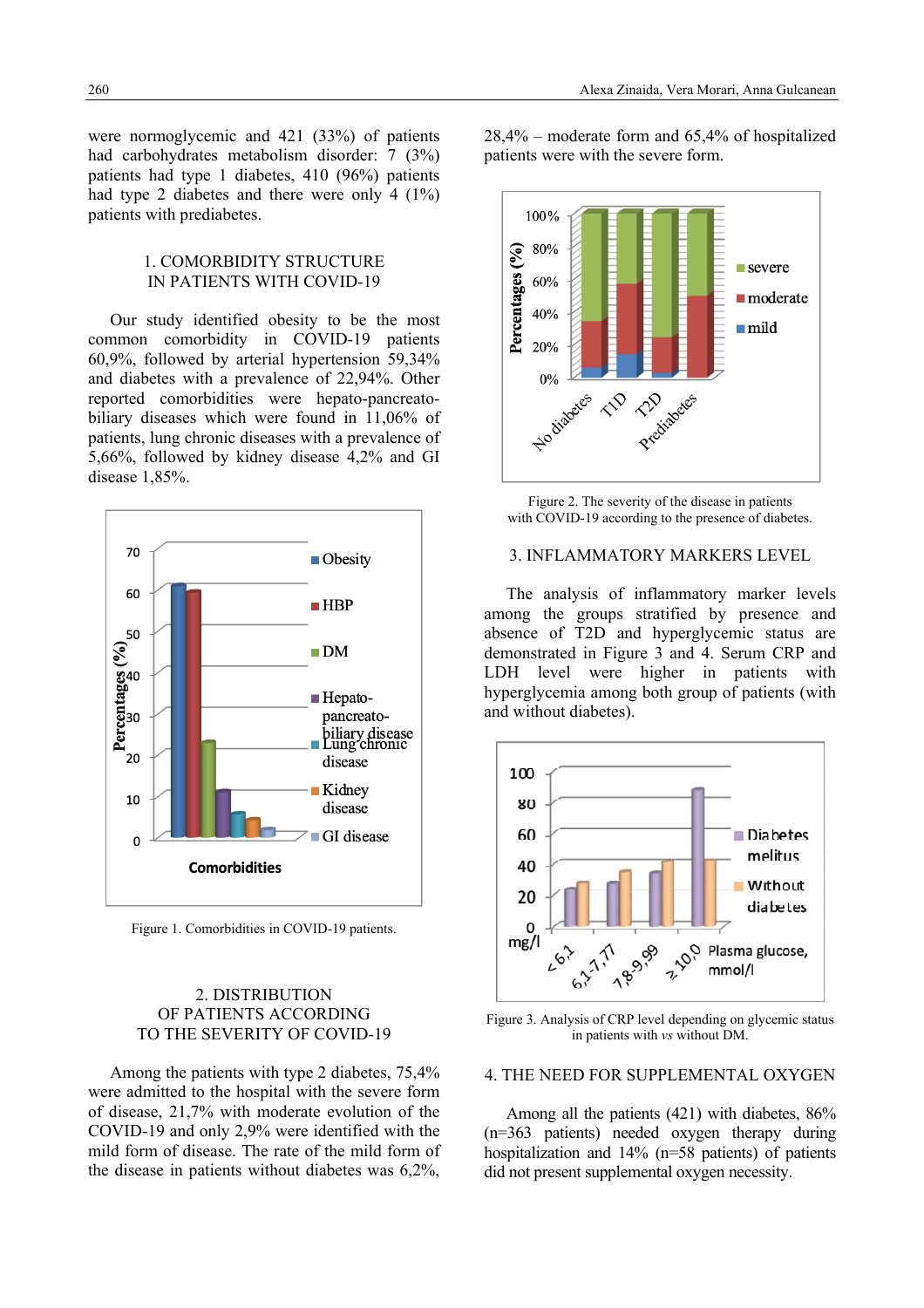

Figure 4. Analysis of LDH level depending on glycemic status in patients with *vs* without DM.



Figure 5. The prevalence of supplemental oxygen requirement in patients with diabetes.

# 5. ICU ADMISSION IN PATIENTS WITH DM

There were 236 (12,86%) admissions into intensive care, of these 34,74% (n=82 patients) were patients with diabetes and 75,26% (n=154 patients) were patients without diabetes.

About 66% (n=102 patients) among patients without diabetes who needed treatment in ICU had increased glycemic values, 34% (n=32 patients) were normoglycemic. Otherwise, the hyperglycemia is an independent rick factor for ICU admission regardless of diabetes presence.

## 6. THE MORTALITY RATE IN PATIENTS WITH COVID-19

Among all the patients with COVID-19 134  $(7,3\%)$  died, of these  $38,0\%$  (n=51 patients) were known with diabetes and 62,0% (n=83 patients) did not have carbohydrates metabolism disturbance.



Figure 6. Glycemic status in the study group.



Figure 7. The mortality rate in patients with/without diabetes.

### **CONCLUSIONS**

Hypertension, obesity, and diabetes mellitus – are the medical conditions with a high rate in patients with severe form of SARS-CoV-2 infection. Patients with type 2 diabetes represented the largest group of persons with the severe form of COVID-19 (75,4%). DM contributed significantly to the severity of the disease, registering lower oxygenation values and increasing the necessity for ventilatory therapy. Diabetes was associated with an increased mortality rate: mortality in patients with DM was 21%, thus every 5th person with diabetes has died. Hyperglycemia is an independent risk factor directly associated with the severity of the evolution of SARS-CoV-2.